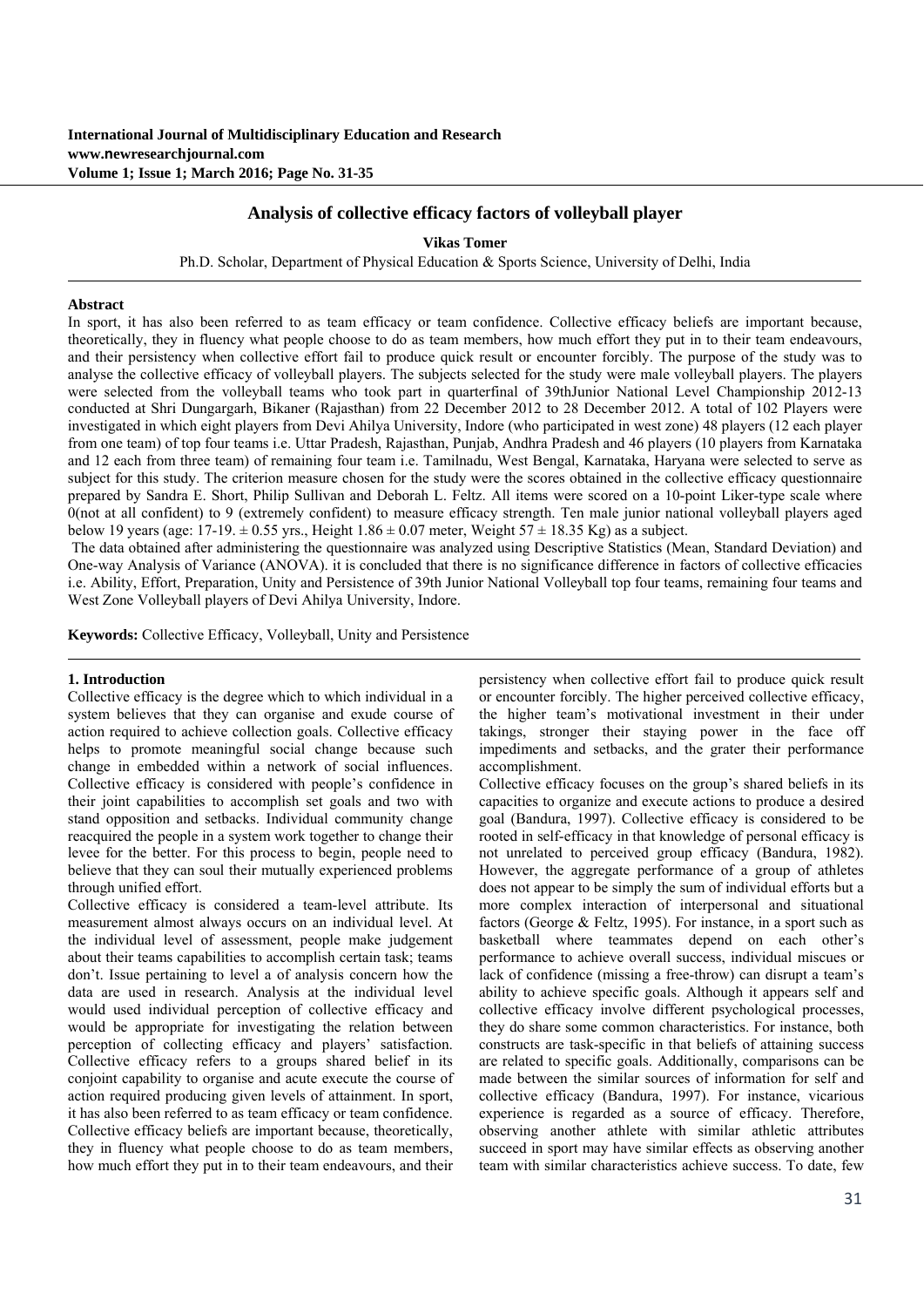empirical studies have addressed these issues. Collective efficacy also has important implications for motivation at the group level, particularly with regards to group cohesion (Zander, 1971). Spink (1990) states the factors of efficacy and cohesion are correlated when established as precursors to performance success. To date, few studies have assessed the influence of motivational factors on performance accomplishments at the group level. This research is considered difficult to conduct since data accumulated from members of a team consist of individual perceptions and perceptions assumed from the team as a whole. For instance, an aggregation bias can develop if within-group variability is not taken into account when assessing group phenomenon at the individual level.

Previous research on team training suggests the importance of a team's beliefs about their capacity to work as a team, referred to here as collective efficacy. According to a recent review of research on collective efficacy beliefs, stronger perceived collective efficacy is associated with higher group aspirations and motivational investment in a group's tasks, stronger staying power in the face of impediments and setbacks, higher morale and resilience to stressors, and greater performance accomplishments. Meta-analyses have also shown support for the influential role of efficacy beliefs. However, the literature is not complete and certainly when we try to understand the development of collective efficacy amongst cross-cultural teams, we find a lack of research and theory for measurement, for understanding its development and for understanding its influence on training.

### **1.2 Statement of the Problem**

The purpose of the study was to "Analysis the collective efficacy of volleyball players".

### **1.3 Hypothesis**

It was hypothesized that there will be no significant difference in collective efficacy of Devi Ahilya inter university volleyball players and remaining four teams and top four teams of 39<sup>th</sup> junior national volleyball players.

## **2. Material and Methods**

The subjects selected for the study were male volleyball players. The players were selected from the volleyball teams who took part in quarterfinal of 39thJunior National Level Championship 2012-13 conducted at Shri Dungargarh, Bikaner (Rajasthan) from 22 December 2012 to 28 December 2012. A total of 102 Players were investigated in which eight players from Devi Ahilya University, Indore (who participated in west zone) 48 players (12 each player from one team) of top four teams i.e. Uttar Pradesh, Rajasthan, Punjab, Andhra Pradeshand 46 players (10 players from Karnataka and 12 each from three team) of remaining four team i.e. Tamilnadu, West Bengal, Karnataka, Haryana were selected to serve as subject for this study.

The detail of the subjects on which data was collected has been presented inTable-1:

**Table 1:** Details Of Junior National Volleyball Top Four Teams

| S.No. | <b>State</b>                | <b>Position</b> | <b>Subjects</b> |
|-------|-----------------------------|-----------------|-----------------|
|       | Uttar Pradesh               |                 |                 |
|       | Rajasthan                   |                 |                 |
|       | Puniab                      |                 |                 |
|       | Andhra Pradesh              |                 |                 |
|       | Total of Number of Subjects |                 |                 |

**Table 2:** Details of Junior National Volleyball Remaining Teams Reaching Quarterfinals

| S.No. | <b>State</b>             | <b>Subjects</b> |
|-------|--------------------------|-----------------|
|       | Tamilnadu                |                 |
|       | West Bengal              |                 |
|       | Karnataka                |                 |
|       | Haryana                  |                 |
|       | Total Number of subjects |                 |

#### **2.1 Criterion Measure**

The criterion measure chosen for the study were the scores obtained in the collective efficacy questionnaire prepared by Sandra E. Short, Philip Sullivan and Deborah L. Feltz.

#### **2.2 Description and Administration of questionnaire**

The questionnaire on collective efficacy prepared by Sandra E. Short, Philip Sullivan and Deborah L. Feltz has twenty items, which has five collective efficacy factors namely: Ability, Effort, Preparation, Persistence and Unity having four each items i.e.(a) Ability (items: 1,5,14,15), (b) Effort (items: 8,10,16,17), (c) Persistence (items: 3,7,9,11), (d) Preparation (items:  $4,12,18,19$ ) and (e) unity (items:  $2,6,13,20$ ).

All items were scored on a 10-point Liker-type scale where 0(not at all confident) to 9 (extremely confident) to measure efficacy strength.

The questionnaire on collective efficacy was administered on eight volleyball players who participated in west zone from Devi Ahilya University, Indore, players of the top four team and remaining four teams reaching quarterfinal of39th Junior National Volleyball Championship held at Shari Dungargarh, Bikaner (Rajasthan) from 22 December 2012 to 28 December 2012.

The researcher himself gone to the tournament and request and convinced coaches to communicate their team player to respond the questionnaire. The purpose and description of the questionnaire on collective efficacy was explained by the researcher to the players. Questionnaire was disturbed,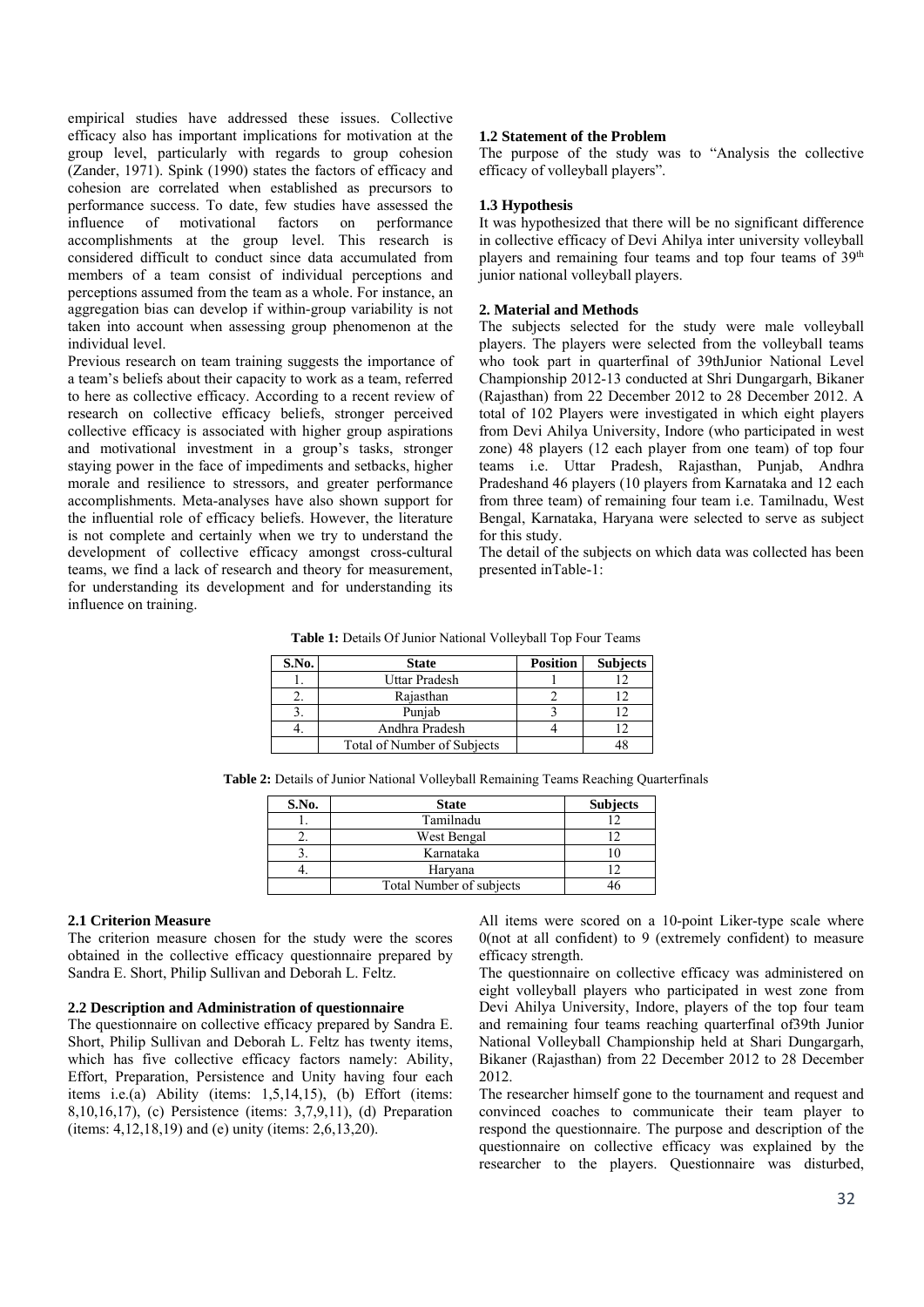instruction and directions were read by the scholar at dictation speed to make the subjects understand about what they were exactly required to do. Confidently of responses was guaranteed so that the subject wood not camouflage their real feelings. All subjects were instructed to respond independently. There was no time limit for the completion of the questionnaire but the subjects were instructed not to ponder too long over any statement and respond to all statement in the questionnaire independently. Responses from the subjects on each statement of collective efficacy were recorded for analysis of data.

### **2.3 Statistical Procedure**

The data obtained after administering the questionnaire was analyzed using Descriptive Statistics (Mean, Standard Deviation) and One-way Analysis of Variance (ANOVA).

Ten male junior national volleyball players aged below 19 years (age:  $17-19. \pm 0.55$  yrs., Height  $1.86 \pm 0.07$  meter, Weight  $57 \pm 18.35$  Kg) as a subject. All subjects had participated in 39th Junior National Championship for boys and girls held at Shari Dungargarh, Bikaner, Rajasthan from 22-12-2012 to 28-12-2012. All of them had practiced volleyball regularly for the last three years and participated in Sub-Junior National Championships. The researcher has obtained approval by the Organizing Committee of Competition and Volleyball Federation of India.

#### **3 Results**

The results are presented in following tables:

|    |                     | <b>Mean</b> | <b>Standard Deviation</b> |
|----|---------------------|-------------|---------------------------|
|    | Collective Efficacy |             |                           |
| 1. | Top 4 Teams         | 162.85      | 13.65                     |
| 2. | Remaining 4 Teams   | 158.39      | 19.61                     |
| 3. | Inter Collegiate    | 152.25      | 15.23                     |
|    | Ability             |             |                           |
| 1. | Top 4 Teams         | 32.21       | 3.40                      |
| 2. | Remaining 4 Teams   | 30.93       | 5.08                      |
| 3. | Inter Collegiate    | 29.12       | 2.47                      |
|    | Effort              |             |                           |
| 1. | Top 4 Teams         | 32.56       | 3.44                      |
| 2. | Remaining 4 Teams   | 31.48       | 5.51                      |
| 3. | Inter Collegiate    | 29.62       | 5.21                      |
|    | Persistence         |             |                           |
| 1. | Top 4 Teams         | 32.14       | 3.18                      |
| 2. | Remaining 4 Teams   | 30.19       | 4.82                      |
| 3. | Inter Collegiate    | 29.12       | 2.85                      |
|    | Preparation         |             |                           |
| 1. | Top 4 Teams         | 33.02       | 4.05                      |
| 2. | Remaining 4 Teams   | 33.28       | 4.06                      |
| 3. | Inter Collegiate    | 33.37       | 3.05                      |
|    | Unity               |             |                           |
| 1. | Top 4 Teams         | 32.92       | 3.96                      |
| 2. | Remaining 4 Teams   | 32.50       | 4.47                      |
| 3. | Inter Collegiate    | 31.00       | 3.78                      |

**Table 3:** Means and Standard Deviations of Selected Groups of Male Volleyball Players on Collective Efficacy

**Table 4:** Analysis Of Variance of Ability Factors of Collective Efficacy

| <b>Source of Variance</b> | df  | Sum of<br><b>Squares</b> | <b>Mean Sum</b><br>of Squares | $F - ratio$ | tab F |
|---------------------------|-----|--------------------------|-------------------------------|-------------|-------|
| Between Groups            |     | 82.72                    | 41.35                         |             |       |
| Within Groups             | 99  | 1749.60                  | 17.67                         | $2.34*$     | 3.09  |
| Total                     | 101 | 832.32                   |                               |             |       |

\*Not Significant at 0.05 level

tab  $F_{0.05}(2,99) = 3.09$ 

It is evident from Table-4 that there is no significant difference in Ability factor among top four teams, remaining four teams from 39th Junior National Volleyball Championship and West Zone University Volleyball players of Devi Ahilya University, Indore as the obtained F value of 2.34 is less than the tabulated F value of 3.09.

**Table 5:** Analysis Of Variance of Effort Factor of Collective Efficacy

| <b>Source of Variance</b> | df | <b>Sum of Squares</b> | <b>Mean Sum</b><br>of Squares | $F$ – ratio | tab F |
|---------------------------|----|-----------------------|-------------------------------|-------------|-------|
| Between Groups            |    | 70.32                 | 35.1                          |             |       |
| Within Groups             | 99 | 2111.17               | 21.32                         | $1.64*$     | 3.09  |
| Total                     |    | 2181.49               |                               |             |       |

\*Not Significant at 0.05 level

tab  $F_{0.05}(2,99) = 3.09$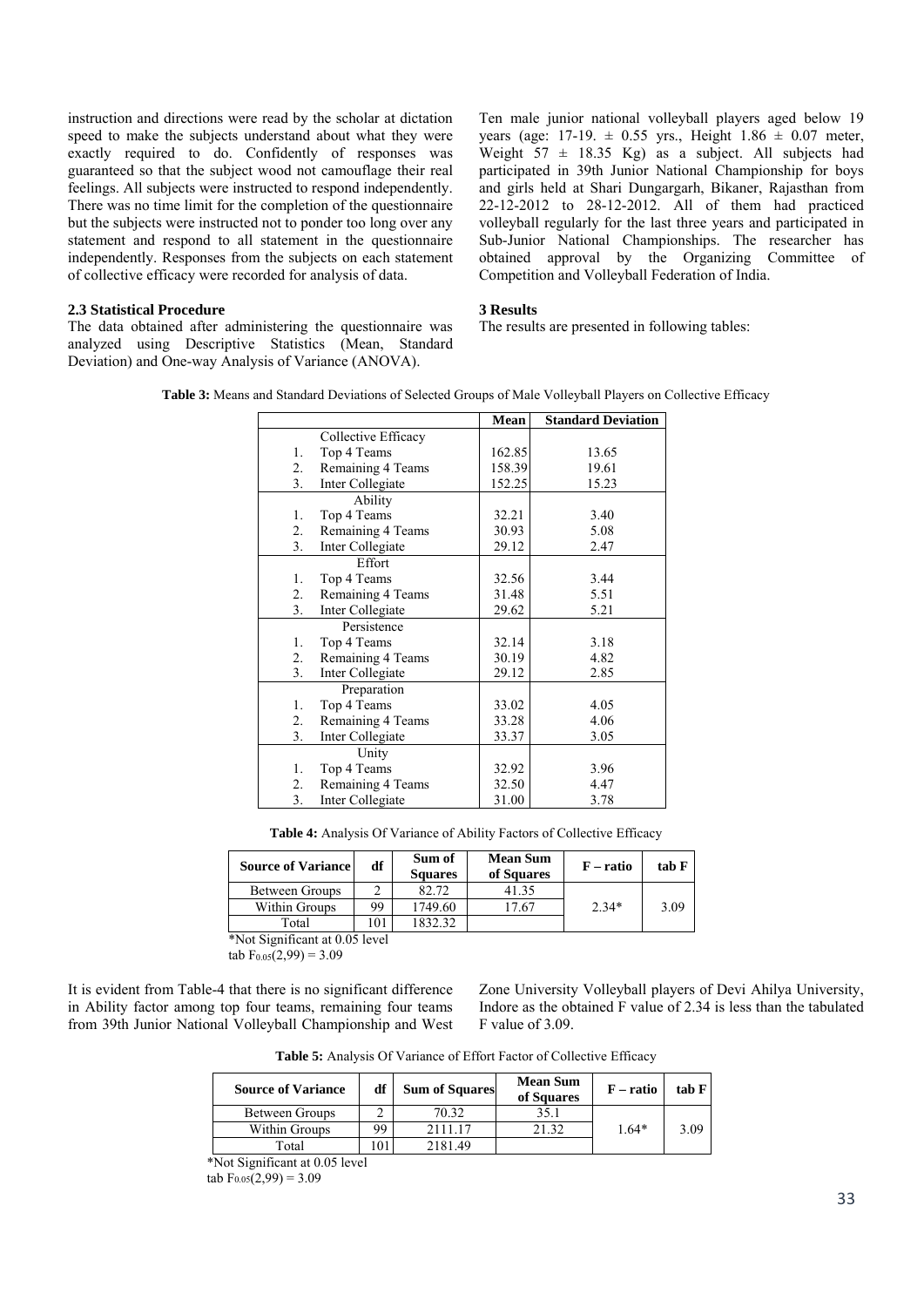It is evident from Table-5 that there is no significant difference in Effort factor among top four teams, remaining four teams from 39th Junior National Volleyball Championship and West Zone University Volleyball players of Devi Ahilya University, Indore as the obtained F value of 1.64 is less than the tabulated F value of 3.09.

**Table 6:** Analysis Of Variance of Persistence Factor of Collective Efficacy

| Source of<br><b>Variance</b> | df  | Sum of<br><b>Squares</b> | Mean<br><b>Sum</b><br>of Squares | F –<br>ratio | tab F |
|------------------------------|-----|--------------------------|----------------------------------|--------------|-------|
| Between Groups               |     | 120.82                   | 60.40                            |              |       |
| Within Groups                | 99  | 1578.09                  | 15.94                            | $3.79*$      | 3.09  |
| Total                        | 101 | 1698.91                  |                                  |              |       |

**\***Significant at 0.05 level

tab  $F_{0.05}(2,99) = 3.09$ 

It is evident from Table-6 that there is significant difference in Persistence factor among top four teams, remaining four teams from 39th Junior National Volleyball Championship and West Zone University Volleyball players of Devi Ahilya University, Indore as the obtained F value of 3.79 which is higher than the tabulated f value of 3.09.

As the F ratio was found to be significant Shheffe's test of Post – Hoc Comparison was applied to study the significance of difference between ordered paired means and data pertaining to this has been presented in Table –7.

**Table 7:** Significance of Difference among Ordered Paired Means of Persistence Factorof Male Volleyball Players

|           | <b>Mean Scores</b>    |                             |                 |         |      |  |  |  |  |  |
|-----------|-----------------------|-----------------------------|-----------------|---------|------|--|--|--|--|--|
| S.<br>No. | Top 4<br><b>Teams</b> | Remaining<br><b>4 Teams</b> | Intercollegiate | M.D.    | C.D. |  |  |  |  |  |
| 01        | 32.15                 | 30.20                       |                 | $1.95*$ | 2.05 |  |  |  |  |  |
| 02        | 32.15                 |                             | 29.13           | $3.02*$ | 3.78 |  |  |  |  |  |
| 03        |                       | 30.20                       | 29.13           | $07*$   | 3.79 |  |  |  |  |  |

\*Not Significant at .05 level.

It is obvious from Table  $-7$  that there were not significant difference among the means of top 4 teams, remaining 4 teams and Inter university players as the mean differences of all three groups were lower than the critical difference. As the mean difference of 1.95, 3.02 and 1.07 respectively were lower than critical difference.

**Table 8:** Analysis Of Variance of Preparation Factor of Collective Efficacy

| Source of<br><b>Variance</b> | df       | Sum of<br><b>Squares</b> | <b>Mean Sum</b><br>of Squares | ${\bf F}$ –<br>ratio | tab<br>F |
|------------------------------|----------|--------------------------|-------------------------------|----------------------|----------|
| Between Groups               |          | 1.98                     | 0.99                          |                      |          |
| Within Groups                | 99       | 1600.18                  | 16.16                         | $0.06*$              | 3.09     |
| Total                        | $\Omega$ | 602.16                   |                               |                      |          |

\*Not Significant at 0.05 level

tab  $F_{0.05}(2,99) = 3.09$ 

It is evident from Table -8 that there is no significant difference in preparation factor among top four teams, remaining four teams from 39th Junior National Volleyball National Championship and West Zone University Volleyball players of Devi Ahilya University, Indore as the obtained F value of 0.06 which is less than the tabulated F of 3.09.

**Table 9:** Analysis Of Variance of Unity Factor of Collective Efficacy

| Source of<br><b>Variance</b> | df  | Sum of<br><b>Squares</b> | Mean<br><b>Sum</b><br>of Squares | F –<br>ratio | tabF |
|------------------------------|-----|--------------------------|----------------------------------|--------------|------|
| Between Groups               |     | 25.70                    | 12.85                            |              |      |
| Within Groups                | 99  | 1737.17                  | 17.55.16                         | $0.73*$      | 3.09 |
| Total                        | 101 | 62.87                    |                                  |              |      |

\*Not Significant at 0.05 level

 $tab F<sub>0.05</sub>(2.99) = 3.09$ 

It is evident from Table-9 that there is no significant difference in unity factor among top four teams, remaining four teams from 39th Junior National Volleyball National Championship and West Zone University Volleyball players of Devi Ahilya University, Indore as the obtained F value of 0.73 which is less than the tabulated F value of 3.09.

**Table 10:** Analysis Of Variance of Collective Efficacy of Volleyball Players of Different Levels of Achievement

| Source of<br><b>Variance</b> | df                                      | Sum of<br><b>Squares</b> | <b>Mean Sum</b><br>of Squares | ${\bf F}-$<br>ratio | tabF |  |  |
|------------------------------|-----------------------------------------|--------------------------|-------------------------------|---------------------|------|--|--|
| Between<br>Groups            | C                                       | 990.55                   | 495.27                        | $1.77*$             |      |  |  |
| Within Groups                | 99                                      | 27700.43                 | 279.80                        |                     | 3.09 |  |  |
| Total                        | 101                                     | 28690.98                 |                               |                     |      |  |  |
|                              | $*N_{\alpha}$ Cignificant at 0.05 lavel |                          |                               |                     |      |  |  |

Not Significant at 0.05 level

tab  $F_{0.05}(2,99) = 3.09$ 

It is evident from Table -10 that there is no significant difference in collective efficacy factor among top four teams, remaining four teams from 39th Junior National Volleyball National Championship and West Zone University Volleyball players of Devi Ahilya University, Indore as the obtained F value of 1.77 which is less than the tabulated F value of 3.09.

# **4. Conclusions and recommendations**

Within the limits and limitations of the present study the following conclusions is enumerated:

From the present study it is concluded that there is no significance difference in factors of collective efficacies i.e. Ability, Effort, Preparation, Unity and Persistence of 39th Junior National Volleyball top four teams, remaining four teams and West Zone Volleyball players of Devi Ahilya University, Indore.

## **5. Recommendations**

In the light of the conclusions drawn above, the following recommendations are made:

- 1. It is recommended that this study may be conducted by selecting senior national Volleyball players.
- 2. This study may be repeated by selecting players of other games.
- 3. It is recommended that similar study may be undertaken with larger population.
- 4. It is also recommended that comparative study of collective efficacy may be conducted.
- 5. It is further recommended that the study of collective efficacy of female Volleyball players can be conduct

## **6. References**

1. Sandra Short E, Philip Sullivan, Deborah Feltz L. Development and preliminary validation of the collective